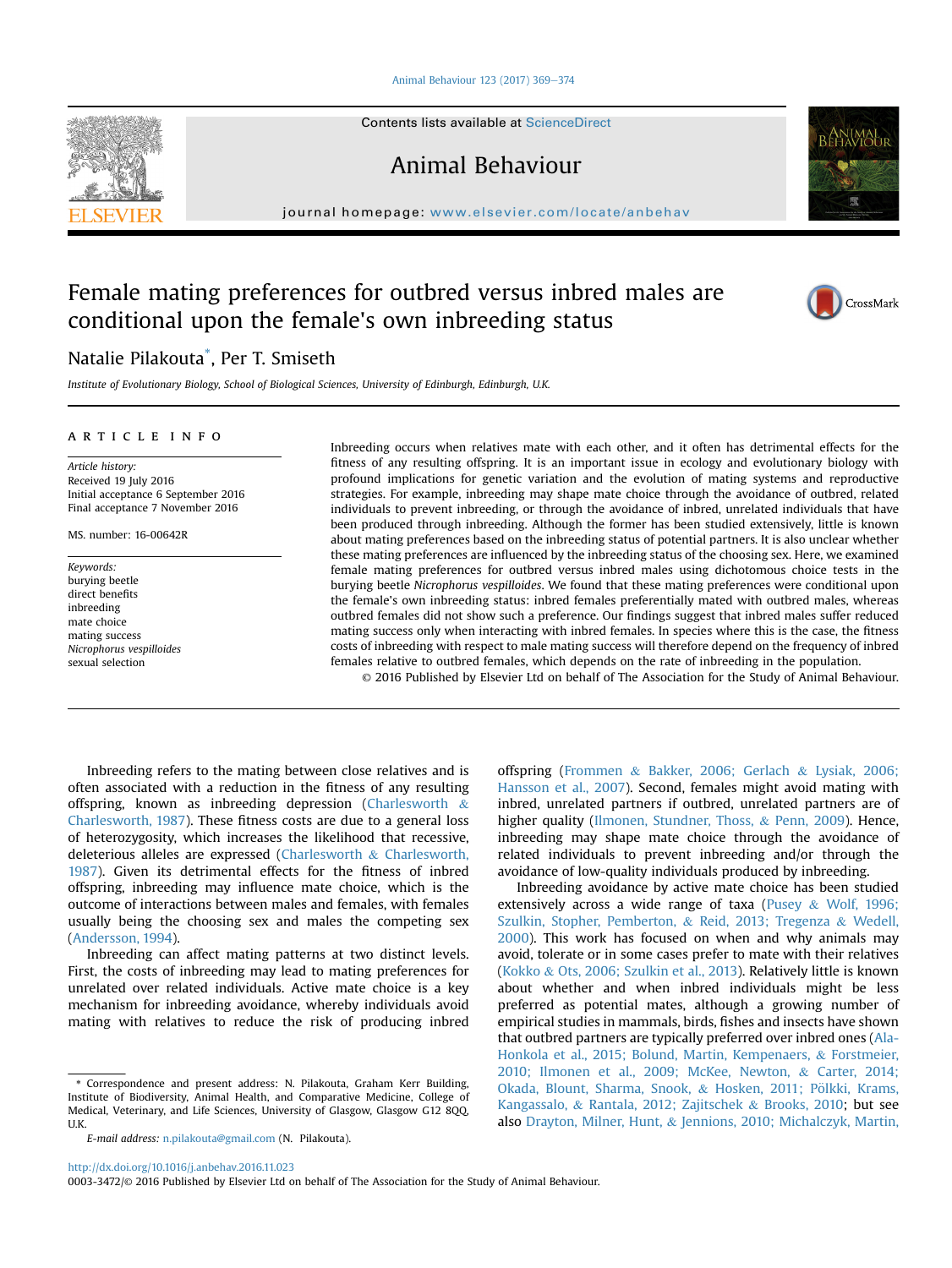[Millard, Emerson,](#page-4-0) & [Gage, 2010](#page-4-0)). Theoretical work suggests that these preferences for outbred males are unlikely to be driven by indirect (genetic) benefits, because homozygosity is not heritable ([Lehmann, Keller,](#page-4-0) & [Kokko, 2007; Reinhold, 2002](#page-4-0); but see [Neff](#page-4-0) & [Pitcher, 2008; Nietlisbach, Keller,](#page-4-0) & [Postma, 2016\)](#page-4-0). A more likely explanation is that inbreeding reduces overall male quality and condition such that females gain fewer direct benefits from mating with an inbred male ([Fox, Xu, Wallin,](#page-4-0) & [Curtis, 2012](#page-4-0)). Direct benefits that may be affected by inbreeding include sperm number and quality, nuptial gift size and parental care ability [\(Fox et al., 2012\)](#page-4-0).

Traditionally, studies on female mate choice have focused only on the inbreeding status of males, giving outbred females a choice between outbred and inbred males. Nevertheless, the females' own inbreeding status might also influence their mating preferences. If low-quality females cannot afford the costs of being choosy ([Burley](#page-4-0) & [Foster, 2006; Cotton, Small,](#page-4-0) & [Pomiankowski, 2006; Hunt,](#page-4-0) [Brooks,](#page-4-0) & [Jennions, 2005; Ilmonen et al., 2009; McKee et al.,](#page-4-0) [2014](#page-4-0)), we might expect a stronger mating bias towards outbred males by outbred (high-quality) females than by inbred (lowquality) females. On the other hand, if the benefits gained from being choosy are inversely related to female quality, inbred females should have a stronger preference for outbred males to compensate for their own shortcomings ([Ilmonen et al., 2009](#page-4-0)). It is important to better understand how inbreeding affects female choosiness since this may have important implications for sexual selection dynamics in inbred populations.

In this study, we used the burying beetle Nicrophorus vespilloides, to test whether females preferentially mate with outbred over inbred males and whether female choosiness is influenced by the female's own inbreeding status. [Mattey and Smiseth \(2015a\)](#page-4-0) found no evidence for inbreeding avoidance in this species despite severe inbreeding depression in the offspring ([Mattey,](#page-4-0) [Strutt,](#page-4-0) & [Smiseth, 2013; Pilakouta, Jamieson, Moorad,](#page-4-0) & [Smiseth,](#page-4-0) [2015; Pilakouta, Sieber, Smiseth, 2016; Pilakouta](#page-4-0) & [Smiseth, 2016\)](#page-4-0) and heavy investment by both sexes in parental care ([Pilakouta,](#page-4-0) [Richardson,](#page-4-0) & [Smiseth, 2015;](#page-4-0) [Smiseth, Dawson, Varley,](#page-5-0) & [Moore,](#page-5-0) [2005; Smiseth](#page-5-0) & [Moore, 2004](#page-5-0)). Nevertheless, it is possible that females exhibit mating preferences based on the inbreeding status rather than the relatedness of potential partners. To test this, we conducted dichotomous choice tests during which we recorded the copulation rate of an outbred or inbred female presented with two potential mates, one outbred and one inbred. We predicted that females would avoid mating with inbred males, because they are low-quality mates [\(Mattey et al., 2013](#page-4-0)). We also expected that outbred and inbred females would differ in their choosiness, but we did not have an a priori prediction about the direction of this effect.

# **METHODS**

## Beetle Husbandry

We used virgin beetles from an outbred laboratory population maintained at the University of Edinburgh. The beetles used in this study comprised second- and third-generation beetles from lines originally collected in Edinburgh, U.K. They were housed individually in transparent plastic containers ( $12 \times 8$  cm and 2 cm high) filled with moist soil and kept at 22  $\degree$ C and a 16:8 h light: dark cycle. All nonbreeding adults were fed small pieces of raw organic beef twice a week.

#### Generating Outbred and Inbred Beetles

In the first part of our experiment, we generated outbred and inbred males and females for use in the mate choice trials. To produce outbred individuals, we paired outbred beetles ( $N = 25$ ) that had no common ancestors for at least two generations. To produce inbred individuals, we paired outbred beetles  $(N = 25)$ that were full siblings. Each pair ( $N = 50$ ) was placed in a transparent plastic container ( $17 \times 12$  cm and 6 cm high) filled with 1 cm of moist soil. Burying beetles use carcasses of small vertebrates as a breeding resource, so we provided each of these pairs with a freshly thawed mouse carcass (Livefoods Direct Ltd, Sheffield, U.K.). We did not disturb them until the larvae started dispersing from the carcass, which occurs approximately 5 days after hatching. At the dispersal stage, we placed five larvae from each brood into individual containers ( $12 \times 8$  cm and 2 cm high) filled with moist soil. The inbred and outbred offspring eclosed as adults about 20 days later, at which point they were sexed based on differences in the terminal segments of the abdomen [\(Trumbo,](#page-5-0) [1996](#page-5-0)). We only used one female and two males from each family. We also recorded the body size of all individuals by measuring their pronotum width using a digital calliper with a precision of 0.01 mm ([Bartlett](#page-4-0) & [Ashworth, 1988\)](#page-4-0).

#### Dichotomous Choice Tests

In this species, adult beetles become sexually mature around 10 days after eclosion. For our mate choice trials, we only used virgin beetles aged between 10 and 20 days after eclosion to minimize variation in male and female age and to prevent variation due to previous mating experience. Each trial consisted of a single outbred or inbred female that was given a choice between an outbred and an inbred male. This design simulates a situation where a female encounters multiple males on a carcass in the wild (i.e. simultaneous mate choice). In half of the trials, we used an outbred female  $(N = 15)$  and in the other half we used an inbred female  $(N = 15)$ . The two males used in each trial were size-matched based on their pronotum width (difference <0.10 mm) to exclude differences in female mating preferences due to male size. We always used unrelated individuals in each trial.

Mate choice trials took place in a transparent container  $(17 \times 12 \text{ cm}$  and 6 cm high) filled with 0.5 cm of moist soil and a freshly thawed mouse carcass (Livefoods Direct Ltd, Sheffield, U.K.) of a standardized size  $(27-30 g)$ . We first tethered each male by tying one end of a piece of dental floss around the male's pronotum and taping the other end to the side of the box. The two males were tethered to opposite sides of the box to prevent competition, which otherwise would restrict the female's ability to choose between them ([Otronen, 1988](#page-4-0)). We tied the dental floss such that there was about 3 cm of give to ensure that we did not limit the males' ability to mount and mate with the female ([Mattey](#page-4-0) & [Smiseth, 2015a\)](#page-4-0). Both males could reach the carcass, which was placed in the middle of the box, but they could not come in direct contact with each other. We alternated between trials whether the outbred or inbred male was tethered on the side close to the front versus the back of the carcass [\(Mattey](#page-4-0)  $\&$ [Smiseth, 2015a](#page-4-0)).

At the start of the trial, we placed the female at the centre of the carcass such that she was equidistant from the two males. We recorded the time when the female first came into contact with the outbred and the inbred male and the number of copulations she had with each male over the next 45 min. Successful copulations occurred when the male inserted his aedeagus (intromittent organ) into the female's vagina ([House et al., 2008](#page-4-0)). Given that each copulation typically lasts about 90 s and females do not have a refractory period ([House et al., 2008](#page-4-0)), it was possible for females to mate repeatedly with the same male or both males. All outbred and inbred females mated at least once over the course of the 45 min mate choice trial. All trials ( $N = 30$ ) were included in the analyses described below.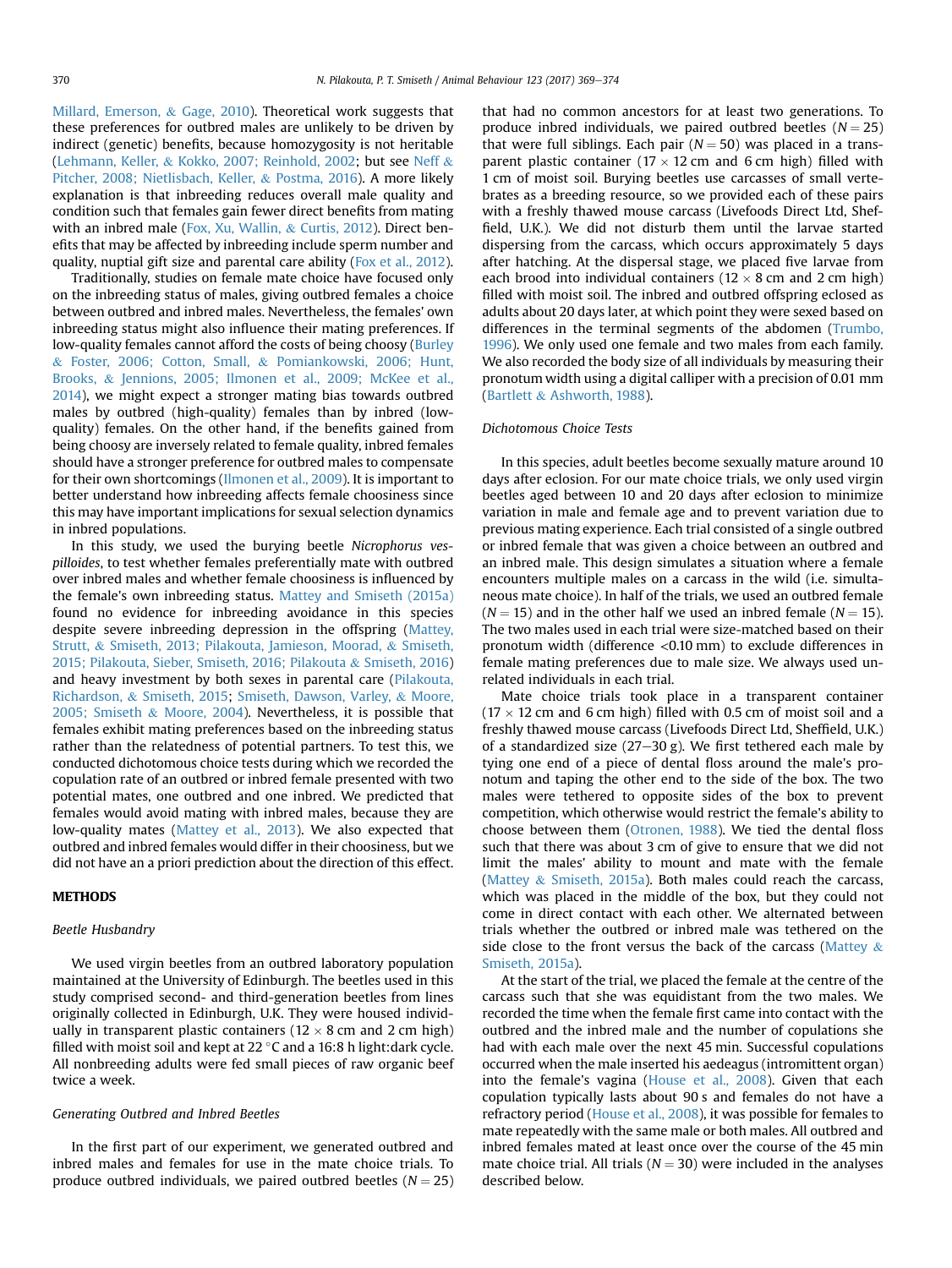# Data Analysis

A female might show a preference for the outbred male either by only mating with that male or by mating with the outbred male more times than she mates with the inbred male. To examine the former scenario, we used a generalized linear model (GLM) where the response variable indicated whether a female mated with only one male or both males during the dichotomous choice test. Our two explanatory variables were female inbreeding status (outbred or inbred) and female pronotum width. This model was fitted using a binomial error distribution with a complementary log-log link function. To examine the latter scenario, we first tested for a negative correlation between the number of times the female copulated with the outbred and inbred male in each trial, which would indicate that mating with one male reduced the likelihood of mating with the other male. After confirming the absence of such a correlation (Spearman rank test:  $\rho = 0.063$ , P = 0.74), we tested whether females copulated more frequently with the outbred or the inbred male, using a generalized linear mixed model (GLMM) with a Poisson error distribution ('glmer' function in the 'lme4' package). The starting model included the following factors: male inbreeding status (outbred or inbred), female inbreeding status (outbred or inbred), female pronotum width, the male's position relative to the carcass (front or back), and whether that male was the first the female interacted with (yes or no). Female identity was added as a random effect to account for the nonindependence between the observations on the two males in the same trial. Decisions about which variables to include in the final model were based on AIC model selection criteria to obtain the minimal adequate model. After model simplification, our final model included the following factors: male inbreeding status, female inbreeding status and the interaction between male and female inbreeding status. Statistical results for factors dropped from the final model (i.e. female pronotum width, the male's position relative to the carcass and whether he was the first male the female interacted with) are the values from the full model prior to being removed. This model was fitted using maximum likelihood methods. Lastly, we used a Mann-Whitney U test to compare the total number of copulations by outbred and inbred females, as a measure of female mating activity or eagerness to mate. We used R version 3.3.1 [\(R Core Team, 2013](#page-5-0)) for all analyses.

### Ethical Note

Our study adheres to the ASAB/ABS Guidelines for the Use of Animals in Research, the legal requirements of the U.K. and all institutional guidelines at The University of Edinburgh. None of the procedures used in this study had the potential to cause pain or distress to the beetles.

# RESULTS

We found that female mating preferences for inbred versus outbred males were conditional upon the female's own inbreeding status (Fig. 1). Inbred females copulated more with outbred males, while outbred females showed no preference between outbred and inbred males (GLMM: male inbreeding status: LR  $\chi_1^2 = 5.47$ ,  $P = 0.02$ ; female inbreeding status: LR  $\chi_1^2 = 0.87$ ,  $P = 0.35$ ; interaction: LR  $\chi_1^2 = 9.01$ ,  $P < 0.01$ ). These mating preferences were not influenced by female pronotum width (GLMM: LR  $\chi_1^2 = 0.15$ ,  $P = 0.70$ ), whether the male was tethered to the side closest to the front or back of the carcass (GLMM: LR  $\chi_1^2 = 0.54$ ,  $P = 0.46$ ) or which male the female interacted with first (GLMM: LR  $\chi_1^2 = 0.34$ ,  $P = 0.56$ ). Inbred females were also less likely to mate with both males during the dichotomous choice test (GLM:  $\chi_1^2 = 0.4.32$ ,



**Figure 1.** Mean  $\pm$  SE number of times an outbred or inbred female mated with the outbred male (grey) and the inbred male (white) during a 45 min mate choice trial.

 $P = 0.038$ ; Fig. 2). Female pronotum width did not influence the likelihood of mating with both males (GLM:  $\chi_1^2 = 0.42$ ,  $P = 0.52$ ). Lastly, we found that outbred and inbred females were equally eager to mate, as measured by the number of total copulations they had over the course of the 45 min choice test (Mann-Whitney U test:  $W = 81, P = 0.18$ ).

# **DISCUSSION**

We found that female mating preferences for outbred versus inbred males were conditional upon the female's own inbreeding status: inbred females preferred outbred males over inbred males, whereas outbred females did not show a preference between outbred and inbred males. Inbred females not only copulated with the outbred male more often than with the inbred male  $(Fig. 1)$  but most inbred females also mated exclusively with the outbred male (Fig. 2). Our results highlight the potential importance of male inbreeding status as a factor influencing female choice and



Figure 2. Percentage of outbred and inbred females that mated with only one of the two males (white) or both males (grey) over the course of the 45 min mate choice trials.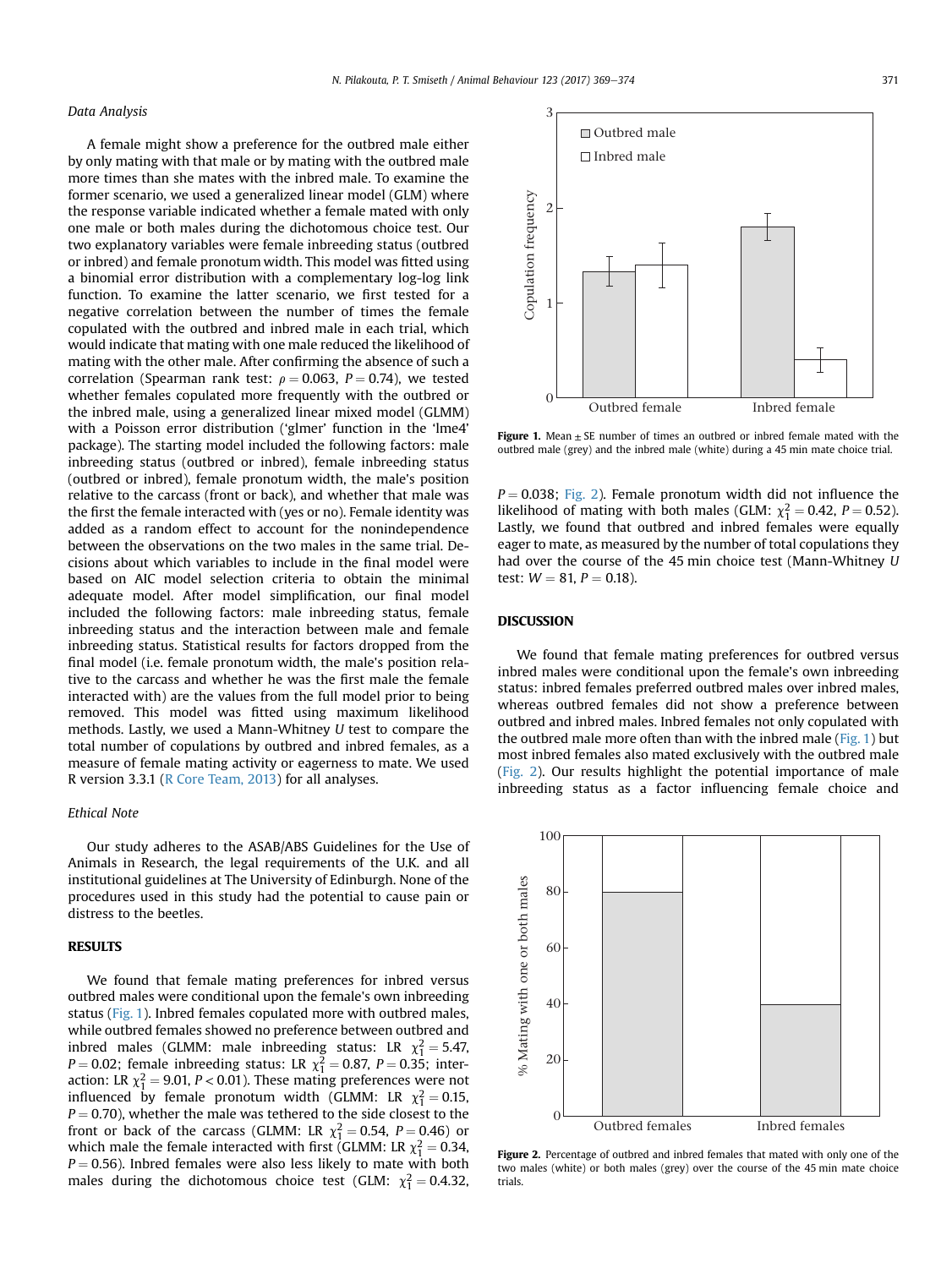demonstrate that female choice may depend on the female's own inbreeding status. Below, we discuss possible explanations for our findings and their wider implications for female mate choice and male mating success in other species.

We found that inbred females showed a mating preference for outbred males over inbred males, whereas outbred females showed no such preference. Given that choosiness is thought to be costly ([Pomiankowski, 1987\)](#page-4-0), our results suggest that inbred females may be prepared to pay the costs of being choosy to gain higher marginal benefits [\(Bolund et al., 2010; Mazzi, Kunzler, Largiader,](#page-4-0) & [Bakker, 2004](#page-4-0)). Theoretical models predict only small indirect (genetic) benefits to mating with outbred over inbred males ([Lehmann](#page-4-0) [et al., 2007; Reinhold, 2002\)](#page-4-0), because mating with an unrelated partner restores offspring heterozygosity regardless of whether that partner is inbred or outbred. Thus, the observed preference of inbred females for outbred males is more likely to be due to direct benefits [\(Fox et al., 2012\)](#page-4-0).

One direct benefit that plays a role in mate choice in many species is parental care [\(Johnstone, Reynolds,](#page-4-0) & [Deutsch, 1996;](#page-4-0) [Møller](#page-4-0) & [Jennions, 2001\)](#page-4-0). In burying beetles, males often assist the female in providing care to the offspring, by removing any fur or feathers from the carcass, applying antimicrobials to prevent bacterial and fungal growth, protecting the brood from predators and conspecifics and provisioning the larvae with predigested carrion ([Arce, Johnston, Smiseth,](#page-4-0) & [Rozen, 2012; Eggert, Reinking,](#page-4-0) & [Müller,](#page-4-0) [1998; Pilakouta, Richardson,](#page-4-0) & [Smiseth, 2015; Rozen, Englemoer,](#page-4-0) & [Smiseth, 2008; Walling, Stamper, Salisbury,](#page-4-0) & [Moore, 2008\)](#page-4-0). However, it is unlikely that the observed preference of inbred N. vespilloides females for outbred males is driven by a direct benefit of paternal care. This is because the opportunity for females to choose their social partner is restricted by male-male competition over ownership of the carcass. Vertebrate carcasses suitable for breeding are relatively scarce in the wild, so it is common for multiple male and female burying beetles to arrive on a carcass at the same time, resulting in fierce intrasexual competition ([Otronen,](#page-4-0) [1988](#page-4-0)). Thus, if the female's preferred mate is defeated by another male and driven away from the carcass, he will not provide any care for the resulting offspring.

Instead, it is more likely that the mating preferences we observed were driven by another type of direct benefit, such as sperm number or quality. Inbred males tend to transfer less sperm during copulations and their sperm is less motile and has more abnormalities, leading to lower fertilization success ([Ala-Honkola](#page-4-0) [et al., 2013; Fitzpatrick](#page-4-0) & [Evans, 2014](#page-4-0); [Zajitschek, Lindholm,](#page-5-0) [Evans,](#page-5-0) & [Brooks, 2009](#page-5-0)). Inbred and outbred females may also produce eggs of different quality, which may be differentially affected by low- versus high-quality sperm produced by inbred and outbred males, respectively. We suggest that the lower sperm quality of inbred males might be more detrimental to fertilization success if the female is also inbred, but to our knowledge, this has not yet been tested. We encourage future research to investigate whether there is an interaction between male and female inbreeding status on fertilization success.

Although the avoidance of inbred males by inbred females might have evolved in direct response to inbreeding, another possibility is that it reflects a general response to an overall decline in condition due to inbreeding depression. Inbreeding is expected to be rare in this species, so it seems unlikely that the mating preferences we observed evolved in the specific context of inbreeding [\(Mattey](#page-4-0) & [Smiseth, 2015b; Pilakouta, Jamieson et al.,](#page-4-0) [2015](#page-4-0)). Instead, these mating preferences may be mediated through pre-existing mechanisms that evolved to serve an adaptive function in a different context. For example, females might have evolved general mating preferences for high-quality males, which may be conditional upon their own quality. All populations are potentially at risk of inbreeding in the future, given increasing habitat loss and other human-induced disturbances that increase the chances of inbreeding ([Andersen, Fog,](#page-4-0) & [Damgaard, 2004\)](#page-4-0). Whenever species with no prior history of inbreeding depression become subject to inbreeding, the associated fitness costs may be mediated through pre-existing mechanisms that evolved outside this context ([Mattey](#page-4-0) & [Smiseth, 2015b; Pilakouta, Jamieson et al.,](#page-4-0) [2015\)](#page-4-0).

The fact that inbred females preferentially mated with outbred males suggests that females responded to a cue that differentiated inbred and outbred males, such as cuticular hydrocarbons (CHCs) or other chemical cues ([Howard](#page-4-0) & [Blomquist, 2005\)](#page-4-0). In insects, CHCs are often used to discriminate between relatives and nonrelatives ([Howard](#page-4-0) & [Blomquist, 2005; Tsutsui, 2004; Weddle, Hunt,](#page-4-0) & [Sakaluk, 2013\)](#page-4-0). More specifically, in burying beetles, CHCs are used for partner recognition based on information about sex and breeding status [\(Müller, Eggert,](#page-4-0) & [Elsner, 2003; Steiger, Peschke,](#page-4-0) & [Muller, 2007\)](#page-4-0), as well as for parent-offspring discrimination ([Smiseth, Andrews, Brown,](#page-5-0) & [Prentice, 2010](#page-5-0)). Females might have been under selection to differentiate between males based on their CHC profiles specifically as a mechanism to avoid mating with inbred males, or as a more general mechanism to avoid mating with males that are in poor condition. Our suggestion that female burying beetles use CHCs to discriminate between outbred and inbred males is in line with a recent study in the butterfly Bicyclus anynana showing that inbreeding reduces the production of a male sex pheromone, thereby allowing females to discriminate between males based on their inbreeding status [\(van Bergen, Brake](#page-4-0)field, [Heuskin, Zwaan,](#page-4-0) & [Nieberding, 2013\)](#page-4-0). Similarly, there is evidence that female discrimination between outbred and inbred males in mealworm beetles is odour-based (Pölkki et al., 2012). Given that there is a genetic basis to CHCs ([Dronnet, Lohou, Christides,](#page-4-0) & [Bagn](#page-4-0)è[res, 2006; Ferveur, 2005; Foley, Chenoweth, Nuzhdin,](#page-4-0) & [Blows, 2007\)](#page-4-0) and that traits with a genetic basis are prone to inbreeding ([van Bergen et al., 2013\)](#page-4-0), CHCs are a plausible mechanism for discrimination between outbred and inbred individuals in N. vespilloides and many other insects.

We believe that our findings could have important implications for male mating success in the wild. Earlier work has shown that inbred males often suffer reduced mating success ([Ala-Honkola,](#page-4-0) [Uddstrom, Diaz Pauli,](#page-4-0) & [Lindstrom, 2009; Enders](#page-4-0) & [Nunney,](#page-4-0) [2010; Joron](#page-4-0) & Brakefi[eld, 2003; Ketola](#page-4-0) & [Kotiaho, 2010; Mariette,](#page-4-0) [Kelley, Brooks,](#page-4-0) & [Evans, 2006; van Oosterhout et al., 2003](#page-4-0)). Here, we demonstrate that inbred females avoid mating with inbred males but outbred females do not. This suggests that inbred males suffer reduced mating success only when interacting with inbred females. We therefore propose that in species in which female inbreeding status influences mate choice for outbred versus inbred males, the fitness costs of inbreeding with respect to male mating success may be frequency dependent. In populations with high rates of inbreeding, a larger proportion of breeding females will be inbred, and we would expect inbred males to experience lower mating success than in populations with low rates of inbreeding. Such social effects on inbreeding depression in male mating success may be widespread, but their occurrence is still largely unexplored. We encourage future research to further investigate this issue, as it could have important implications for the rate and direction of sexual selection in populations that are subject to inbreeding. For example, under a scenario where inbred females are choosier than outbred females, directional selection on male sexual traits will be stronger when inbreeding rates are high than when they are low.

In summary, we have shown that a female's mating bias for an outbred versus an inbred male depends on her own inbreeding status. This is the first example of a species in which inbred females discriminate against inbred males while outbred females show no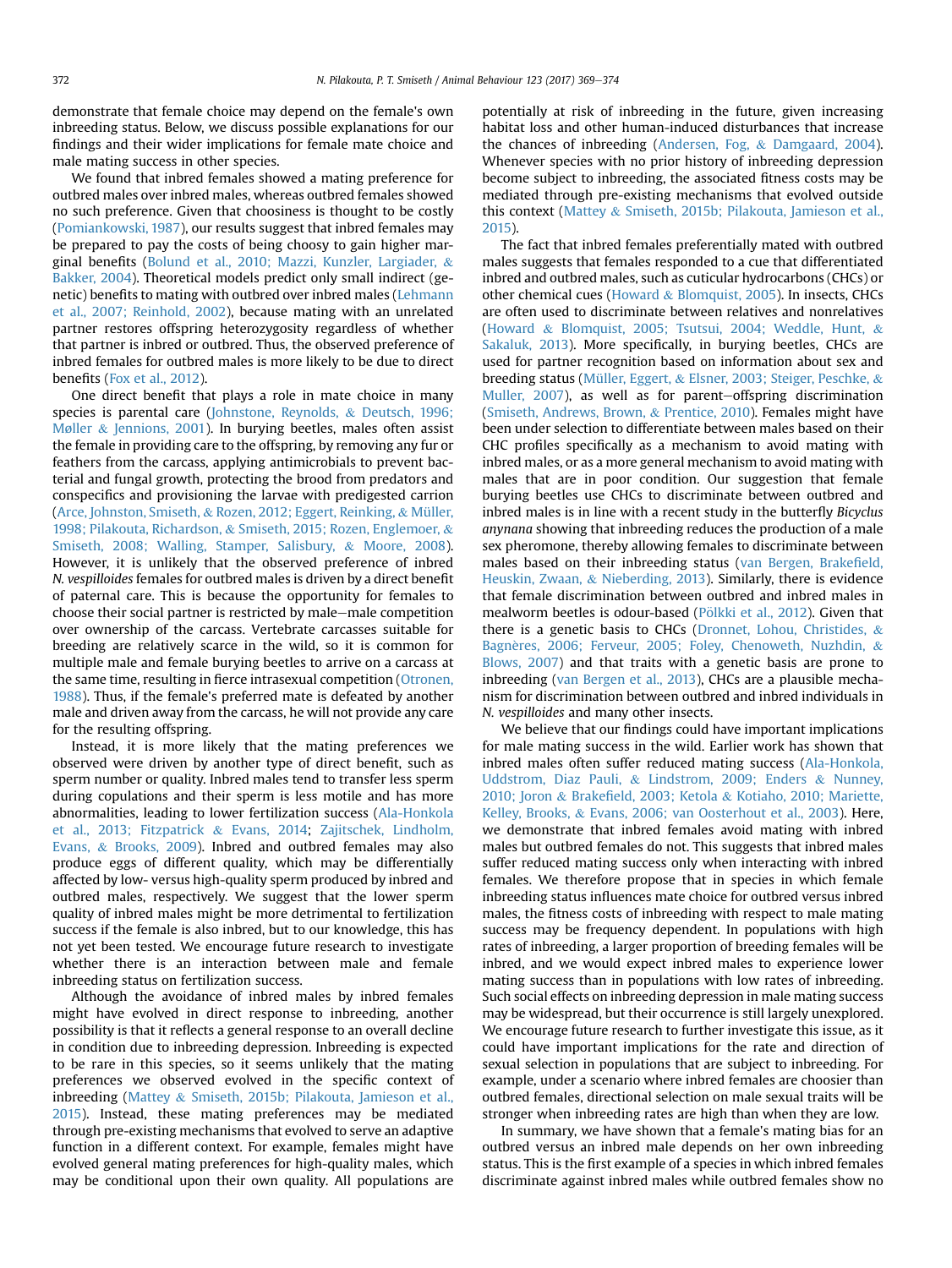<span id="page-4-0"></span>preference between inbred and outbred males. Our findings suggest that inbred females may gain more direct benefits from mating with an outbred male than outbred females do. Lastly, in species in which female inbreeding status influences mate choice for outbred versus inbred males, the fitness costs of inbreeding with respect to male mating success may depend on the frequency of inbred females relative to outbred females and thus the rate of inbreeding in the population.

# Acknowledgments

We thank the Edinburgh Countryside Rangers for permission to collect beetles at Corstorphine Hill. We also thank Tom Botterill-James, Lucy Ford, Ed Ivimey-Cook, Jacob Moorad, Matthieu Paquet and two anonymous referees for helpful comments on the manuscript. The study was funded by the Institute of Evolutionary Biology and the School of Biological Sciences at the University of Edinburgh.

#### References

- [Ala-Honkola, O., Hosken, D. J., Manier, M. K., Lupold, S., Droge-Young, E. M.,](http://refhub.elsevier.com/S0003-3472(16)30318-9/sref1) [Berben, K. S., et al. \(2013\). Inbreeding reveals mode of past selection on male](http://refhub.elsevier.com/S0003-3472(16)30318-9/sref1) [reproductive characters in](http://refhub.elsevier.com/S0003-3472(16)30318-9/sref1) Drosophila melanogaster. Ecology and Evolution, 3, [2089](http://refhub.elsevier.com/S0003-3472(16)30318-9/sref1)-[2102](http://refhub.elsevier.com/S0003-3472(16)30318-9/sref1).
- [Ala-Honkola, O., Laine, L., Pekkala, N., Kotiaho, J. S., Honkola, T., & Puurtinen, M.](http://refhub.elsevier.com/S0003-3472(16)30318-9/sref2) (2015). Males benefi[t from mating with outbred females in](http://refhub.elsevier.com/S0003-3472(16)30318-9/sref2) Drosophila littoralis: [Male choice for female genetic quality?](http://refhub.elsevier.com/S0003-3472(16)30318-9/sref2) Ethology, 121, 577-[585](http://refhub.elsevier.com/S0003-3472(16)30318-9/sref2).
- [Ala-Honkola, O., Uddstrom, A., Diaz Pauli, B., & Lindstrom, K. \(2009\). Strong](http://refhub.elsevier.com/S0003-3472(16)30318-9/sref3) [inbreeding depression in male mating behaviour in a poeciliid](http://refhub.elsevier.com/S0003-3472(16)30318-9/sref3) fish. Journal of [Evolutionary Biology, 22](http://refhub.elsevier.com/S0003-3472(16)30318-9/sref3), 1396-[1406](http://refhub.elsevier.com/S0003-3472(16)30318-9/sref3).
- [Andersen, L. W., Fog, K., & Damgaard, C. \(2004\). Habitat fragmentation causes](http://refhub.elsevier.com/S0003-3472(16)30318-9/sref4) [bottlenecks and inbreeding in the European tree frog \(](http://refhub.elsevier.com/S0003-3472(16)30318-9/sref4)Hyla arborea). Pro[ceedings of the Royal Society B: Biological Sciences, 271](http://refhub.elsevier.com/S0003-3472(16)30318-9/sref4), 1293-[1302](http://refhub.elsevier.com/S0003-3472(16)30318-9/sref4).
- Andersson, M. (1994). Sexual selection[. Princeton, New Jersey: Princeton University](http://refhub.elsevier.com/S0003-3472(16)30318-9/sref5) [Press](http://refhub.elsevier.com/S0003-3472(16)30318-9/sref5).
- [Arce, A. N., Johnston, P. R., Smiseth, P. T., & Rozen, D. E. \(2012\). Mechanisms and](http://refhub.elsevier.com/S0003-3472(16)30318-9/sref6) fi[tness effects of antibacterial defences in a carrion beetle.](http://refhub.elsevier.com/S0003-3472(16)30318-9/sref6) Journal of Evolu[tionary Biology, 25](http://refhub.elsevier.com/S0003-3472(16)30318-9/sref6), 930-[937.](http://refhub.elsevier.com/S0003-3472(16)30318-9/sref6)
- [Bartlett, J., & Ashworth, C. M. \(1988\). Brood size and](http://refhub.elsevier.com/S0003-3472(16)30318-9/sref7) fitness in Nicrophorus vespilloides (Coleoptera: Silphidae). [Behavioral Ecology and Sociobiology, 22](http://refhub.elsevier.com/S0003-3472(16)30318-9/sref7),  $429 - 434$  $429 - 434$  $429 - 434$ .
- van Bergen, E., Brakefi[eld, P. M., Heuskin, S., Zwaan, B. J., & Nieberding, C. M. \(2013\).](http://refhub.elsevier.com/S0003-3472(16)30318-9/sref8) [The scent of inbreeding: A male sex pheromone betrays inbred males.](http://refhub.elsevier.com/S0003-3472(16)30318-9/sref8) Pro[ceedings of the Royal Society B: Biological Sciences, 280](http://refhub.elsevier.com/S0003-3472(16)30318-9/sref8), 20130102.
- [Bolund, E., Martin, K., Kempenaers, B., & Forstmeier, W. \(2010\). Inbreeding](http://refhub.elsevier.com/S0003-3472(16)30318-9/sref9) [depression of sexually selected traits and attractiveness in the zebra](http://refhub.elsevier.com/S0003-3472(16)30318-9/sref9) finch. [Animal Behaviour, 79](http://refhub.elsevier.com/S0003-3472(16)30318-9/sref9), 947-[955](http://refhub.elsevier.com/S0003-3472(16)30318-9/sref9).
- [Burley, N. T., & Foster, V. S. \(2006\). Variation in female choice of mates: Condition](http://refhub.elsevier.com/S0003-3472(16)30318-9/sref10) influences selectivity. [Animal Behaviour, 72](http://refhub.elsevier.com/S0003-3472(16)30318-9/sref10), 713-[719](http://refhub.elsevier.com/S0003-3472(16)30318-9/sref10).
- [Charlesworth, D., & Charlesworth, B. \(1987\). Inbreeding depression and its evolu-](http://refhub.elsevier.com/S0003-3472(16)30318-9/sref11)tionary consequences. [Annual Review of Ecology and Systematics, 18](http://refhub.elsevier.com/S0003-3472(16)30318-9/sref11), 237–[268.](http://refhub.elsevier.com/S0003-3472(16)30318-9/sref11)<br>[Cotton, S., Small, J., & Pomiankowski, A. \(2006\). Sexual selection and condition-](http://refhub.elsevier.com/S0003-3472(16)30318-9/sref12)

[dependent mate preferences.](http://refhub.elsevier.com/S0003-3472(16)30318-9/sref12) Current Biology, 16, 755-[765.](http://refhub.elsevier.com/S0003-3472(16)30318-9/sref12)

- [Drayton, J. M., Milner, R. N. C., Hunt, J., & Jennions, M. D. \(2010\). Inbreeding and](http://refhub.elsevier.com/S0003-3472(16)30318-9/sref13) [advertisement calling in the cricket](http://refhub.elsevier.com/S0003-3472(16)30318-9/sref13) Teleogryllus commodus: Laboratory and field [experiments.](http://refhub.elsevier.com/S0003-3472(16)30318-9/sref13) Evolution, 64, 3069-[3083.](http://refhub.elsevier.com/S0003-3472(16)30318-9/sref13)
- Dronnet, S., Lohou, C., Christides, J.-P., & Bagnères, A.-G. (2006). Cuticular hydrocarbon composition refl[ects genetic relationship among colonies of the intro](http://refhub.elsevier.com/S0003-3472(16)30318-9/sref14)duced termite Reticulitermes santonensis Feytaud. [Journal of Chemical Ecology,](http://refhub.elsevier.com/S0003-3472(16)30318-9/sref14) 32[, 1027.](http://refhub.elsevier.com/S0003-3472(16)30318-9/sref14)
- [Eggert, A.-K., Reinking, M., & Müller, J. K. \(1998\). Parental care improves offspring](http://refhub.elsevier.com/S0003-3472(16)30318-9/sref15) [survival and growth in burying beetles.](http://refhub.elsevier.com/S0003-3472(16)30318-9/sref15) Animal Behaviour, 55, 97-[107.](http://refhub.elsevier.com/S0003-3472(16)30318-9/sref15)
- [Enders, L. S., & Nunney, L. \(2010\). Sex-speci](http://refhub.elsevier.com/S0003-3472(16)30318-9/sref16)fic effects of inbreeding in wild-caught Drosophila melanogaster [under benign and stressful conditions.](http://refhub.elsevier.com/S0003-3472(16)30318-9/sref16) Journal of [Evolutionary Biology, 23](http://refhub.elsevier.com/S0003-3472(16)30318-9/sref16), 2309-[2323.](http://refhub.elsevier.com/S0003-3472(16)30318-9/sref16)
- [Ferveur, J.-F. \(2005\). Cuticular hydrocarbons: Their evolution and roles in](http://refhub.elsevier.com/S0003-3472(16)30318-9/sref17) Drosophila [pheromonal communication.](http://refhub.elsevier.com/S0003-3472(16)30318-9/sref17) Behavior Genetics, 35, 279.
- [Fitzpatrick, J. L., & Evans, J. P. \(2014\). Postcopulatory inbreeding avoidance in gup-](http://refhub.elsevier.com/S0003-3472(16)30318-9/sref18)pies. [Journal of Evolutionary Biology, 27](http://refhub.elsevier.com/S0003-3472(16)30318-9/sref18), 2585-[2594.](http://refhub.elsevier.com/S0003-3472(16)30318-9/sref18)
- [Foley, B., Chenoweth, S. F., Nuzhdin, S. V., & Blows, M. W. \(2007\). Natural genetic](http://refhub.elsevier.com/S0003-3472(16)30318-9/sref19) [variation in cuticular hydrocarbon expression in male and female](http://refhub.elsevier.com/S0003-3472(16)30318-9/sref19) Drosophila [melanogaster](http://refhub.elsevier.com/S0003-3472(16)30318-9/sref19). Genetics, 175, 1465-[1477.](http://refhub.elsevier.com/S0003-3472(16)30318-9/sref19)
- [Fox, C. W., Xu, J., Wallin, W. G., & Curtis, C. L. \(2012\). Male inbreeding status affects](http://refhub.elsevier.com/S0003-3472(16)30318-9/sref20) female fitness in a seed-feeding beetle. [Journal of Evolutionary Biology, 25](http://refhub.elsevier.com/S0003-3472(16)30318-9/sref20),  $29 - 37$  $29 - 37$ .
- [Frommen, J. G., & Bakker, T. C. M. \(2006\). Inbreeding avoidance through non](http://refhub.elsevier.com/S0003-3472(16)30318-9/sref21)[random mating in sticklebacks.](http://refhub.elsevier.com/S0003-3472(16)30318-9/sref21) Biology Letters, 22, 232-[235](http://refhub.elsevier.com/S0003-3472(16)30318-9/sref21).
- [Gerlach, G., & Lysiak, N. \(2006\). Kin recognition and inbreeding avoidance in](http://refhub.elsevier.com/S0003-3472(16)30318-9/sref22) zebrafish, Danio rerio[, is based on phenotype matching.](http://refhub.elsevier.com/S0003-3472(16)30318-9/sref22) Animal Behaviour, 71, [1371](http://refhub.elsevier.com/S0003-3472(16)30318-9/sref22)-[1377.](http://refhub.elsevier.com/S0003-3472(16)30318-9/sref22)
- [Hansson, B., Jack, L., Christians, J. K., Pemberton, J., Akesson, M., Westerdahl, H., et al.](http://refhub.elsevier.com/S0003-3472(16)30318-9/sref23) [\(2007\). No evidence for inbreeding avoidance in a great reed warbler-popula](http://refhub.elsevier.com/S0003-3472(16)30318-9/sref23)tion. Behavioral Ecology,  $18, 157-164$ .
- [House, C. M., Evans, G. M. V., Smiseth, P. T., Stamper, C. E., Walling, C. A., &](http://refhub.elsevier.com/S0003-3472(16)30318-9/sref24) [Moore, A. J. \(2008\). The evolution of repeated mating in the burying beetle,](http://refhub.elsevier.com/S0003-3472(16)30318-9/sref24) [Nicrophorus vespilloides](http://refhub.elsevier.com/S0003-3472(16)30318-9/sref24). Evolution, 62, 2004-[2014](http://refhub.elsevier.com/S0003-3472(16)30318-9/sref24).
- [Howard, R. W., & Blomquist, G. J. \(2005\). Ecological, behavioral, and biochemical](http://refhub.elsevier.com/S0003-3472(16)30318-9/sref25) aspects of insect hydrocarbons. [Annual Review of Entomology, 50](http://refhub.elsevier.com/S0003-3472(16)30318-9/sref25), 371-[393](http://refhub.elsevier.com/S0003-3472(16)30318-9/sref25).
- [Hunt, J., Brooks, R., & Jennions, M. D. \(2005\). Female mate choice as a condition](http://refhub.elsevier.com/S0003-3472(16)30318-9/sref26)[dependent life-history trait.](http://refhub.elsevier.com/S0003-3472(16)30318-9/sref26) American Naturalist, 166, 79-[92.](http://refhub.elsevier.com/S0003-3472(16)30318-9/sref26)
- [Ilmonen, P., Stundner, G., Thoss, M., & Penn, D. J. \(2009\). Females prefer the scent of](http://refhub.elsevier.com/S0003-3472(16)30318-9/sref27) [outbred males: Good-genes-as-heterozygosity?](http://refhub.elsevier.com/S0003-3472(16)30318-9/sref27) BMC Evolutionary Biology, 9, [104](http://refhub.elsevier.com/S0003-3472(16)30318-9/sref27).
- [Johnstone, R. A., Reynolds, J. D., & Deutsch, J. C. \(1996\). Mutual mate choice and sex](http://refhub.elsevier.com/S0003-3472(16)30318-9/sref28) [differences in choosiness.](http://refhub.elsevier.com/S0003-3472(16)30318-9/sref28) Evolution,  $50.1382 - 1391$ .
- Joron, M., & Brakefi[eld, P. M. \(2003\). Captivity masks inbreeding effects on male](http://refhub.elsevier.com/S0003-3472(16)30318-9/sref29) [mating success in butter](http://refhub.elsevier.com/S0003-3472(16)30318-9/sref29)flies. Nature,  $424$ ,  $191-194$  $191-194$ .
- [Ketola, T., & Kotiaho, J. S. \(2010\). Inbreeding, energy use and sexual signaling.](http://refhub.elsevier.com/S0003-3472(16)30318-9/sref30) [Evolutionary Ecology, 24](http://refhub.elsevier.com/S0003-3472(16)30318-9/sref30), 761-[772](http://refhub.elsevier.com/S0003-3472(16)30318-9/sref30).
- [Kokko, H., & Ots, I. \(2006\). When not to avoid inbreeding.](http://refhub.elsevier.com/S0003-3472(16)30318-9/sref31) Evolution, 60, 467-[475.](http://refhub.elsevier.com/S0003-3472(16)30318-9/sref31) [Lehmann, L., Keller, L. F., & Kokko, H. \(2007\). Mate choice evolution, dominance](http://refhub.elsevier.com/S0003-3472(16)30318-9/sref32) [effects, and the maintenance of genetic variation.](http://refhub.elsevier.com/S0003-3472(16)30318-9/sref32) Journal of Theoretical Biology, 244[, 282](http://refhub.elsevier.com/S0003-3472(16)30318-9/sref32)-[295.](http://refhub.elsevier.com/S0003-3472(16)30318-9/sref32)
- [Mariette, M., Kelley, J. L., Brooks, R., & Evans, J. P. \(2006\). The effects of inbreeding on](http://refhub.elsevier.com/S0003-3472(16)30318-9/sref33) [male courtship behaviour and coloration in guppies.](http://refhub.elsevier.com/S0003-3472(16)30318-9/sref33) Ethology, 112, 807-[814.](http://refhub.elsevier.com/S0003-3472(16)30318-9/sref33)
- [Mattey, S. N., & Smiseth, P. T. \(2015b\). Complex effects of inbreeding on biparental](http://refhub.elsevier.com/S0003-3472(16)30318-9/sref34) cooperation. American Naturalist,  $185, 1-12$  $185, 1-12$ .
- [Mattey, S. N., & Smiseth, P. T. \(2015a\). No inbreeding avoidance by female burying](http://refhub.elsevier.com/S0003-3472(16)30318-9/sref35) [beetles regardless of whether they encounter males simultaneously or](http://refhub.elsevier.com/S0003-3472(16)30318-9/sref35) sequentially. [Ethology, 121](http://refhub.elsevier.com/S0003-3472(16)30318-9/sref35), 1031-[1038](http://refhub.elsevier.com/S0003-3472(16)30318-9/sref35).
- [Mattey, S. N., Strutt, L., & Smiseth, P. T. \(2013\). Intergenerational effects of](http://refhub.elsevier.com/S0003-3472(16)30318-9/sref36) inbreeding in Nicrophorus vespilloides: Offspring suffer fi[tness costs when either](http://refhub.elsevier.com/S0003-3472(16)30318-9/sref36) they or their parents are inbred. [Journal of Evolutionary Biology, 26](http://refhub.elsevier.com/S0003-3472(16)30318-9/sref36), 843-[853.](http://refhub.elsevier.com/S0003-3472(16)30318-9/sref36)
- [Mazzi, D., Kunzler, R., Largiader, C. R., & Bakker, T. C. M. \(2004\). Inbreeding affects](http://refhub.elsevier.com/S0003-3472(16)30318-9/sref37) [female preference for symmetry in computer-animated sticklebacks.](http://refhub.elsevier.com/S0003-3472(16)30318-9/sref37) Behavior [Genetics, 34](http://refhub.elsevier.com/S0003-3472(16)30318-9/sref37), 417-[424.](http://refhub.elsevier.com/S0003-3472(16)30318-9/sref37)
- [McKee, A. A., Newton, S. M., & Carter, A. J. R. \(2014\). In](http://refhub.elsevier.com/S0003-3472(16)30318-9/sref38)fluence of inbreeding on [female mate choice in two species of](http://refhub.elsevier.com/S0003-3472(16)30318-9/sref38) Drosophila. Journal of Insect Behavior, 27, [613](http://refhub.elsevier.com/S0003-3472(16)30318-9/sref38)-625
- [Michalczyk, L., Martin, O. Y., Millard, A. L., Emerson, B. C., & Gage, M. J. G. \(2010\).](http://refhub.elsevier.com/S0003-3472(16)30318-9/sref39) [Inbreeding depresses sperm competitiveness, but not fertilization or mating](http://refhub.elsevier.com/S0003-3472(16)30318-9/sref39) success in male Tribolium castaneum. [Proceedings of the Royal Society B: Bio](http://refhub.elsevier.com/S0003-3472(16)30318-9/sref39)[logical Sciences, 277](http://refhub.elsevier.com/S0003-3472(16)30318-9/sref39), 3483-[3491.](http://refhub.elsevier.com/S0003-3472(16)30318-9/sref39)
- [Møller, A. P., & Jennions, M. D. \(2001\). How important are direct](http://refhub.elsevier.com/S0003-3472(16)30318-9/sref40) fitness benefits of sexual selection? [Naturwissenschaften, 88](http://refhub.elsevier.com/S0003-3472(16)30318-9/sref40), 401-[415.](http://refhub.elsevier.com/S0003-3472(16)30318-9/sref40)
- [Müller, J. K., Eggert, A.-K., & Elsner, T. \(2003\). Nestmate recognition in burying](http://refhub.elsevier.com/S0003-3472(16)30318-9/sref41) beetles: The 'breeder's badge' [as a cue used by females to distinguish their](http://refhub.elsevier.com/S0003-3472(16)30318-9/sref41) [mates from male intruders.](http://refhub.elsevier.com/S0003-3472(16)30318-9/sref41) Behavioral Ecology, 14, 212-[220](http://refhub.elsevier.com/S0003-3472(16)30318-9/sref41).
- [Neff, B. D., & Pitcher, T. E. \(2008\). Mate choice for nonadditive genetic bene](http://refhub.elsevier.com/S0003-3472(16)30318-9/sref42)fits and [the maintenance of genetic diversity in song sparrows.](http://refhub.elsevier.com/S0003-3472(16)30318-9/sref42) Journal of Evolutionary [Biology, 22](http://refhub.elsevier.com/S0003-3472(16)30318-9/sref42), 424-[429.](http://refhub.elsevier.com/S0003-3472(16)30318-9/sref42)
- [Nietlisbach, P., Keller, L. F., & Postma, E. \(2016\). Genetic variance components and](http://refhub.elsevier.com/S0003-3472(16)30318-9/sref43) [heritability of multiallelic heterozygosity under inbreeding.](http://refhub.elsevier.com/S0003-3472(16)30318-9/sref43) Heredity, 116, 1-[11.](http://refhub.elsevier.com/S0003-3472(16)30318-9/sref43)
- [Okada, K., Blount, J. D., Sharma, M. D., Snook, R. R., & Hosken, D. J. \(2011\). Male](http://refhub.elsevier.com/S0003-3472(16)30318-9/sref44) [attractiveness, fertility and susceptibility to oxidative stress are in](http://refhub.elsevier.com/S0003-3472(16)30318-9/sref44)fluenced by inbreeding in Drosophila simulans. [Journal of Evolutionary Biology, 24](http://refhub.elsevier.com/S0003-3472(16)30318-9/sref44), [363](http://refhub.elsevier.com/S0003-3472(16)30318-9/sref44)-[371.](http://refhub.elsevier.com/S0003-3472(16)30318-9/sref44)
- [van Oosterhout, C., Trigg, R. E., Carvalho, G. R., Magurran, A. E., Hauser, L., &](http://refhub.elsevier.com/S0003-3472(16)30318-9/sref45) [Shaw, P. W. \(2003\). Inbreeding depression and genetic load of sexually selected](http://refhub.elsevier.com/S0003-3472(16)30318-9/sref45) [traits: How the guppy lost its spots.](http://refhub.elsevier.com/S0003-3472(16)30318-9/sref45) Journal of Evolutionary Biology, 16, 273-[281.](http://refhub.elsevier.com/S0003-3472(16)30318-9/sref45)
- [Otronen, M. \(1988\). The effect of body size on the outcome of](http://refhub.elsevier.com/S0003-3472(16)30318-9/sref46) fights in burying beetles (Nicrophorus). [Annales Zoologici Fennici, 25](http://refhub.elsevier.com/S0003-3472(16)30318-9/sref46), 191-[201.](http://refhub.elsevier.com/S0003-3472(16)30318-9/sref46)
- [Pilakouta, N., Jamieson, S., Moorad, J. A., & Smiseth, P. T. \(2015\). Parental care buffers](http://refhub.elsevier.com/S0003-3472(16)30318-9/sref47) [against inbreeding depression in burying beetles.](http://refhub.elsevier.com/S0003-3472(16)30318-9/sref47) Proceedings of the National [Academy of Sciences of the United States of America, 112](http://refhub.elsevier.com/S0003-3472(16)30318-9/sref47), 8031-[8035.](http://refhub.elsevier.com/S0003-3472(16)30318-9/sref47)
- [Pilakouta, N., Richardson, J., & Smiseth, P. T. \(2015\). State-dependent cooperation in](http://refhub.elsevier.com/S0003-3472(16)30318-9/sref48) [burying beetles: Parents adjust their contribution towards care based on both](http://refhub.elsevier.com/S0003-3472(16)30318-9/sref48) [their own and their partner's size.](http://refhub.elsevier.com/S0003-3472(16)30318-9/sref48) Journal of Evolutionary Biology, 28, [1965](http://refhub.elsevier.com/S0003-3472(16)30318-9/sref48)-[1974.](http://refhub.elsevier.com/S0003-3472(16)30318-9/sref48)
- [Pilakouta, N., Sieber, D., & Smiseth, P. T. \(2016\). Sibling competition does not](http://refhub.elsevier.com/S0003-3472(16)30318-9/sref49) [exacerbate inbreeding depression in the burying beetle](http://refhub.elsevier.com/S0003-3472(16)30318-9/sref49) Nicrophorus vespilloides. [Journal of Evolutionary Biology, 29](http://refhub.elsevier.com/S0003-3472(16)30318-9/sref49), 704-[710](http://refhub.elsevier.com/S0003-3472(16)30318-9/sref49).
- [Pilakouta, N., & Smiseth, P. T. \(2016\). Maternal effects alter the severity of](http://refhub.elsevier.com/S0003-3472(16)30318-9/sref50) [inbreeding depression in the offspring.](http://refhub.elsevier.com/S0003-3472(16)30318-9/sref50) Proceedings of the Royal Society B: Bio[logical Sciences, 283](http://refhub.elsevier.com/S0003-3472(16)30318-9/sref50), 20161023.
- [P](http://refhub.elsevier.com/S0003-3472(16)30318-9/sref51)ö[lkki, M., Krams, I., Kangassalo, K., & Rantala, M. J. \(2012\). Inbreeding affects sexual](http://refhub.elsevier.com/S0003-3472(16)30318-9/sref51) [signalling in males but not females of](http://refhub.elsevier.com/S0003-3472(16)30318-9/sref51) Tenebrio molitor. Biology Letters, 8,  $423 - 425$  $423 - 425$  $423 - 425$ .
- [Pomiankowski, A. \(1987\). The costs of choice in sexual selection.](http://refhub.elsevier.com/S0003-3472(16)30318-9/sref52) Journal of Theoretical Biology,  $128$ ,  $195-218$ .
- [Pusey, A. E., & Wolf, M. \(1996\). Inbreeding avoidance in animals.](http://refhub.elsevier.com/S0003-3472(16)30318-9/sref53) Trends in Ecology and Evolution,  $11$ ,  $201-206$  $201-206$ .